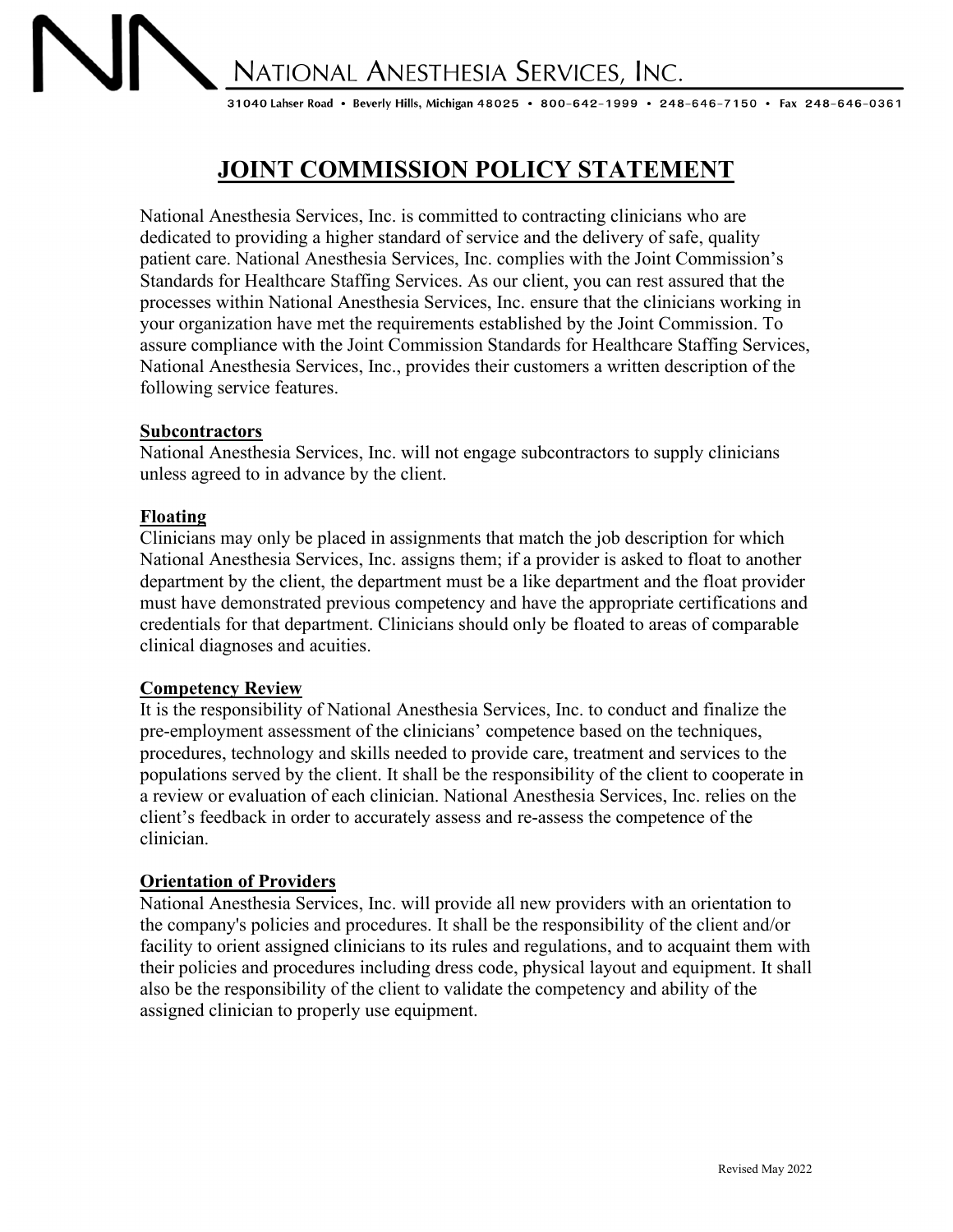# NATIONAL ANESTHESIA SERVICES, INC. 31040 Lahser Road • Beverly Hills, Michigan 48025 • 800-642-1999 • 248-646-7150 • Fax 248-646-0361

# **Employees and Independent Contractors**

National Anesthesia Services, Inc's clinical staff are known as "providers" and are considered independent contractors and self-employed. As such, each provider is responsible for their own FICA, state, county, federal and city taxes or others as needed for self-employment. In addition, they are responsible for their own Workers Compensation insurance, unemployment, health and dental insurance, paid time off and/or disability benefits.

# **Incident, Error, Tracking System**

Upon notification of incidents and or errors, National Anesthesia Services, Inc. shall document and track all information related to the care and services provided, utilizing its data gathering tools. Information gathered, tracked and analyzed will be shared and reported appropriately to clients, regulatory bodies and the Joint Commission as required.

# **Communicating Occupational Safety Hazards/Events**

It shall be the responsibility of the client to notify National Anesthesia Services, Inc. within 24-hours of the event of any competency issues, incidents, and/or complaints related to the provider and/or National Anesthesia Services, Inc. Client agrees to initiate communication with National Anesthesia Services, Inc. whenever an incident/injury report related to the provider is completed.

#### **Requirements for Staff Specified**

The requirements of providers sent to the client by National Anesthesia Services, Inc. are to be determined by the client as part of the written agreement between the two parties. It is National Anesthesia Services, Inc.'s obligation to comply with the requirements of the client by supplying providers that have the documented competencies, credentials and experience to satisfy the requirements specified by the customer in order to deliver safe care to the population being served.

#### **Staff Matching Requirements**

National Anesthesia Services, Inc. shall verify a provider's licensure, certification and education to assure they are competent and possess the skills and experience that match requirements for a proposed assignment. This may include the use of newly graduated clinicians upon the request or approval of the customer.

# **Conflict of Interest**

National Anesthesia Services, Inc. agrees to conduct themselves in accordance with the professional standards of our industry and ensures it does not have any conflicts of interest with your entity at this time. This includes but is not limited to current staff having positions at other agencies or ownership or financial interest(s) in any other agencies or medical groups and settings. Should any conflicts of interest arise, National Anesthesia Services, Inc. agrees to advise accordingly and present all the relevant facts concerning the situation. This statement does not prohibit National Anesthesia Services, Inc. from doing business with other anesthesia groups, vendor management systems, hospitals, ambulatory care centers or office-based practices.